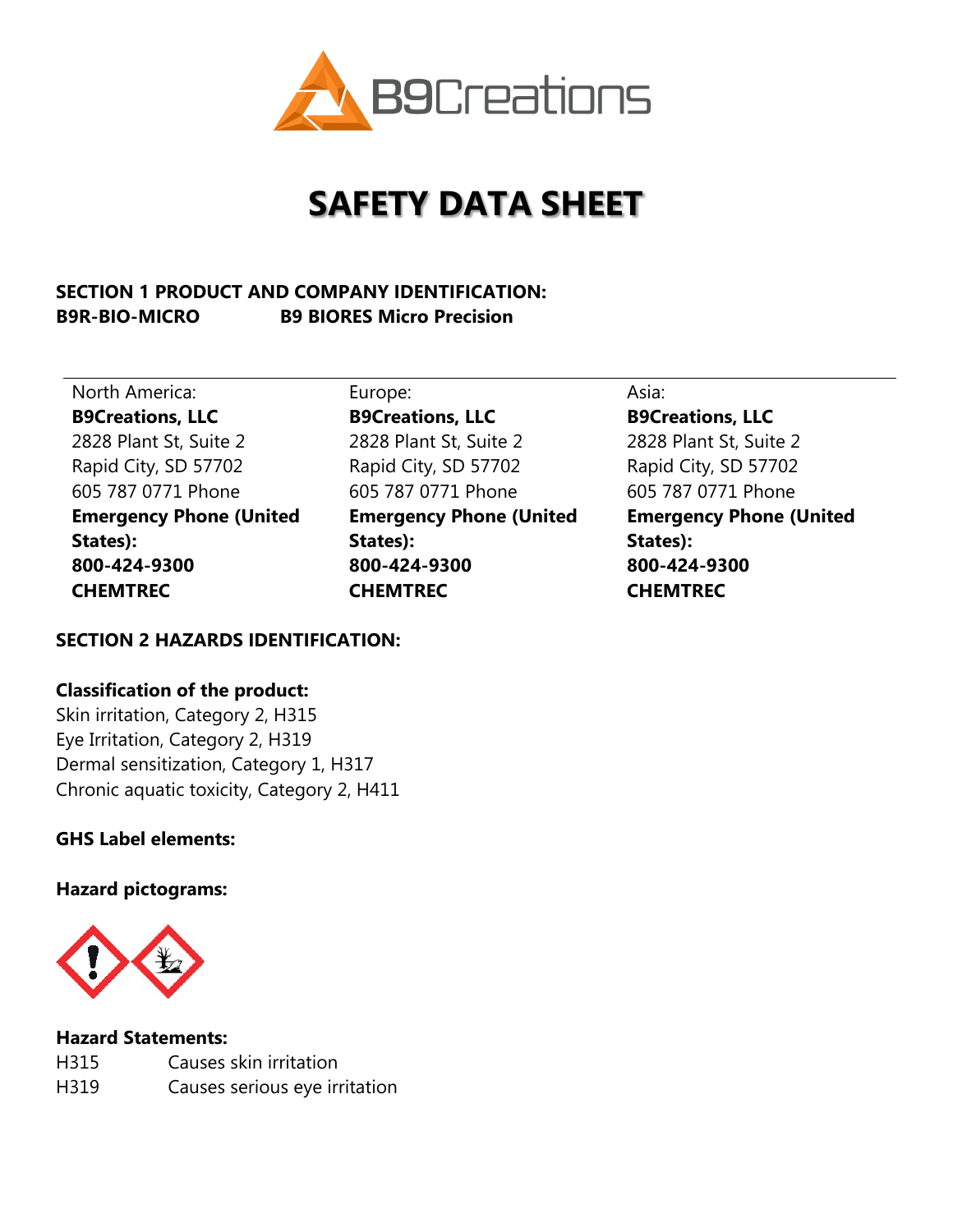- H317 May cause an allergic skin reaction
- H411 Toxic to aquatic life with long lasting effects

### **Precautionary statements:**

#### **Prevention:**

- P264 Wash hands/skin thoroughly after handling
- P273 Avoid release to the environment.
- P280 Wear protective gloves/protective clothing/eye protection/face protection.

### **Response:**

P302+P352 IF ON SKIN: Wash with plenty of soap and water.

P304+P340 IF INHALED: Remove victim to fresh air and Keep at rest in a posi- tion comfortable for breathing.

P305+P351+P338 IF IN EYES: Rinse cautiously with water for several minutes. Remove contact lenses, if present and easy to do.

Continue rinsing.

- P312 Call a POISON CENTER or doctor/physician if you feel unwell.
- P321 Specific treatment (see supplemental first aid instructions on this label)
- P332+P313 IF SKIN irritation occurs: Get medical advice/attention.
- P333+P313 If skin irritation or rash occurs: Get medical advice/attention.
- P337+P313 IF eye irritation persists: Get medical advice/attention.
- P362 Take off contaminated clothing and wash before reuse.
- P363 Wash contaminated clothing before reuse.
- P405 Store locked up.

#### **Disposal:**

P501 Dispose of contents/container to an approved waste disposal plant.

**GENERAL HEALTH EFFECTS:** Irritant to skin, eyes and respiratory tract. Effects may be delayed for several hours.

**MEDICAL CONDITIONS AGGRAVATED BY EXPOSURE:** No data available. Repeated and prolonged overexposure may increase the potential for adverse health effects.

#### **SECTION 3 INGREDIENTS:**

| <b>COMMON</b> | <b>CHEMICAL</b> | <b>PERCENT</b> | CAS# |               | <b>EXPOSURE   Classification   EINECS#</b> |  |
|---------------|-----------------|----------------|------|---------------|--------------------------------------------|--|
| <b>NAME</b>   | <b>NAME</b>     | BY             |      | <b>LIMITS</b> |                                            |  |
|               |                 | <b>WEIGHT</b>  |      |               |                                            |  |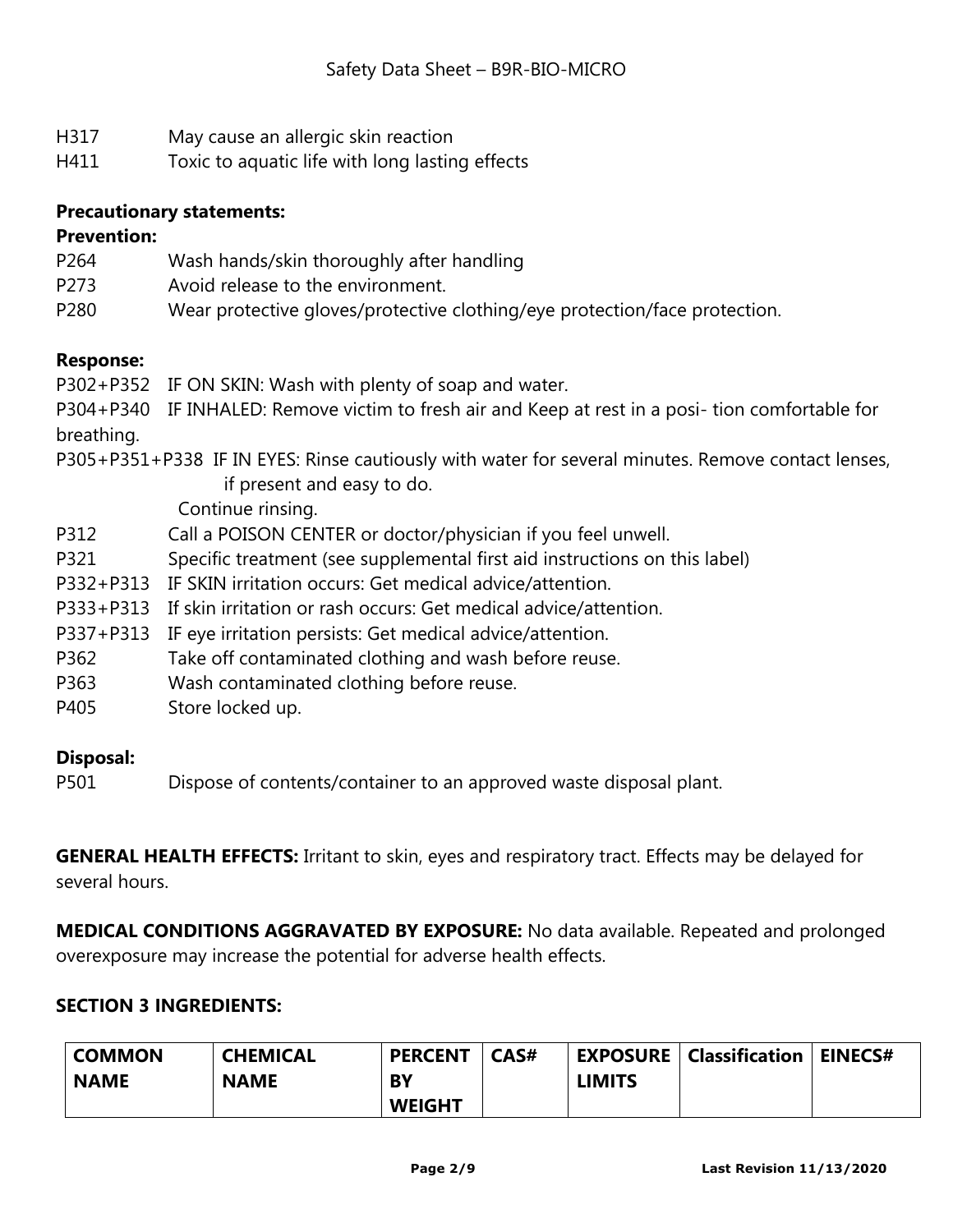|                                      |                                                            |             |                     |                           | <b>Regulation</b><br>(EC)<br>1272/2008                                                                                      |             |
|--------------------------------------|------------------------------------------------------------|-------------|---------------------|---------------------------|-----------------------------------------------------------------------------------------------------------------------------|-------------|
| Acrylated<br>Monomer,<br><b>CTFA</b> | $(5-ethyl-1,3-$<br>dioxan-5-<br>yl) methyl acrylate        | $10 - 70%$  | 66492-<br>$51 - 1$  | <b>Not</b><br>Established | Skin irrit. Cat<br>2 H315, Eye<br>irrit. Cat 2<br><b>H319, Skin</b><br>sensit. Cat 1<br>H317, Chron<br>ag tox Cat 2<br>H411 | 266-380-7   |
| Acrylated<br>Oligomers               | <b>Trade Secret</b>                                        | $50 - 90\%$ | n/a                 | <b>Not</b><br>Established |                                                                                                                             | Proprietary |
| Photoinitiator<br><b>BAPO</b>        | Phosphine oxide,<br>phenylbis(2,4,6-<br>trimethylbenzoyl)- | $1 - 5%$    | 162881-<br>$26 - 7$ | <b>Not</b><br>Established | Skin sensit.<br>Cat 1 H317,<br>Chron ag tox<br>Cat 4 H413                                                                   | 423-340-5   |
| Pigments                             | Propoxylated<br>neopentylglycol<br>diacrylate              | $.1 - 2%$   | 84170-<br>$74-1$    | <b>Not</b><br>Established | Skin sensit.<br>Cat 1 H317,<br>Chron ag tox<br>Cat 2 H411                                                                   | 617-546-6   |
|                                      |                                                            |             |                     |                           |                                                                                                                             |             |

## **The specific chemical identity and/or exact percentage (concentration) of composition has been withheld as a trade secret.**

## **SECTION 4 FIRST AID MEASURES:**

**SKIN CONTACT:** Remove and isolate contaminated clothing and shoes. Remove excess material from skin with clean cloth. Flush skin with running lukewarm water. Wash affected areas using mild soap.

**EYE CONTACT:** Flush the eye and under lids with warm water for 15 minutes. Remove any contact lenses during the flushing. Get immediate medical attention if symptoms persist.

**INHALATION:** Move subject to fresh air and keep warm. If subject is not breathing, administer artificial respiration. If breathing is difficult, have qualified personnel administer oxygen and get medical attention.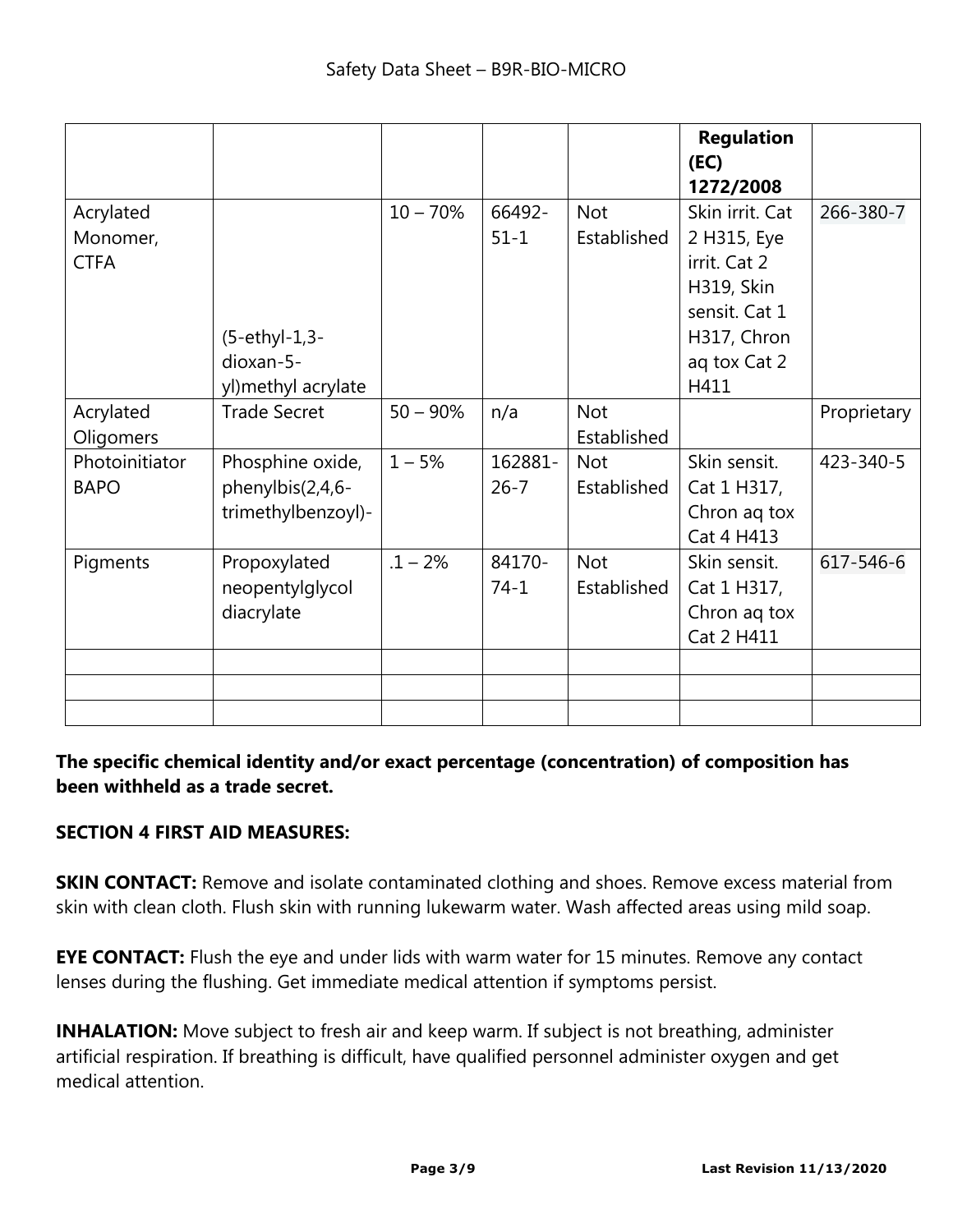**INGESTION:** If appreciable quantities are swallowed, seek immediate medical attention.

## **SECTION 5 FIRE FIGHTING MEASURES:**

## **FLAMMABLE/EXPLOSIVE LIMITS (Volume % in air):** Not established

## **EXTINGUISHING METHOD:** Water fog, carbon dioxide (CO2) or dry chemical

Evacuate area of all non-emergency personnel. Fire fighters must wear full emergency equipment with self-contained breathing apparatus. At elevated temperatures hazardous polymerization may occur causing container rupture and in extreme cases, explosion. Fight fires from upwind and cool intact containers with water spray or stream at maximum range.

### **SECTION 6 ACCIDENTAL RELEASE MEASURES:**

Remove all sources of ignition and ventilate area. Avoid skin and eye contact. Use respiratory protection. Absorb with inert materials such as dry clay or sand and place in closed container for disposal as solid waste in accordance with all applicable regulations.

**Environmental Precautions:** Do not empty into drains. Do not discharge into drains/surface waters/groundwater.

#### **SECTION 7 HANDLING AND STORAGE:**

**HANDLING:** Avoid any unnecessary contact. Use protective clothing specified in Section 8.

**STORAGE:** Store away from heat and sunlight to prevent polymerization. Polymerization initiators include peroxides, strong oxidizers, aluminum, copper, copper alloys, carbon steel, iron, rust, and strong bases.

## **SECTION 8 EXPOSURE CONTROLS / PERSONAL PROTECTION:**

**HAND PROTECTION:** Use nitrile, butyl, neoprene or other gloves that are resistant to chemicals in Section 2. Replace immediately if punctured or torn or when a change of appearance (color, elasticity, shape) occurs. RadTech recommends a minimum of 0.45mm thick, nitrile gloves for long duration exposure (up to 4 hours on most UV/EB-curing acrylates) or mechanical handling activities. Single use, disposable nitrile gloves are recommended by RadTech for short duration exposures not exceeding 30 minutes, in situations where only splashes are likely.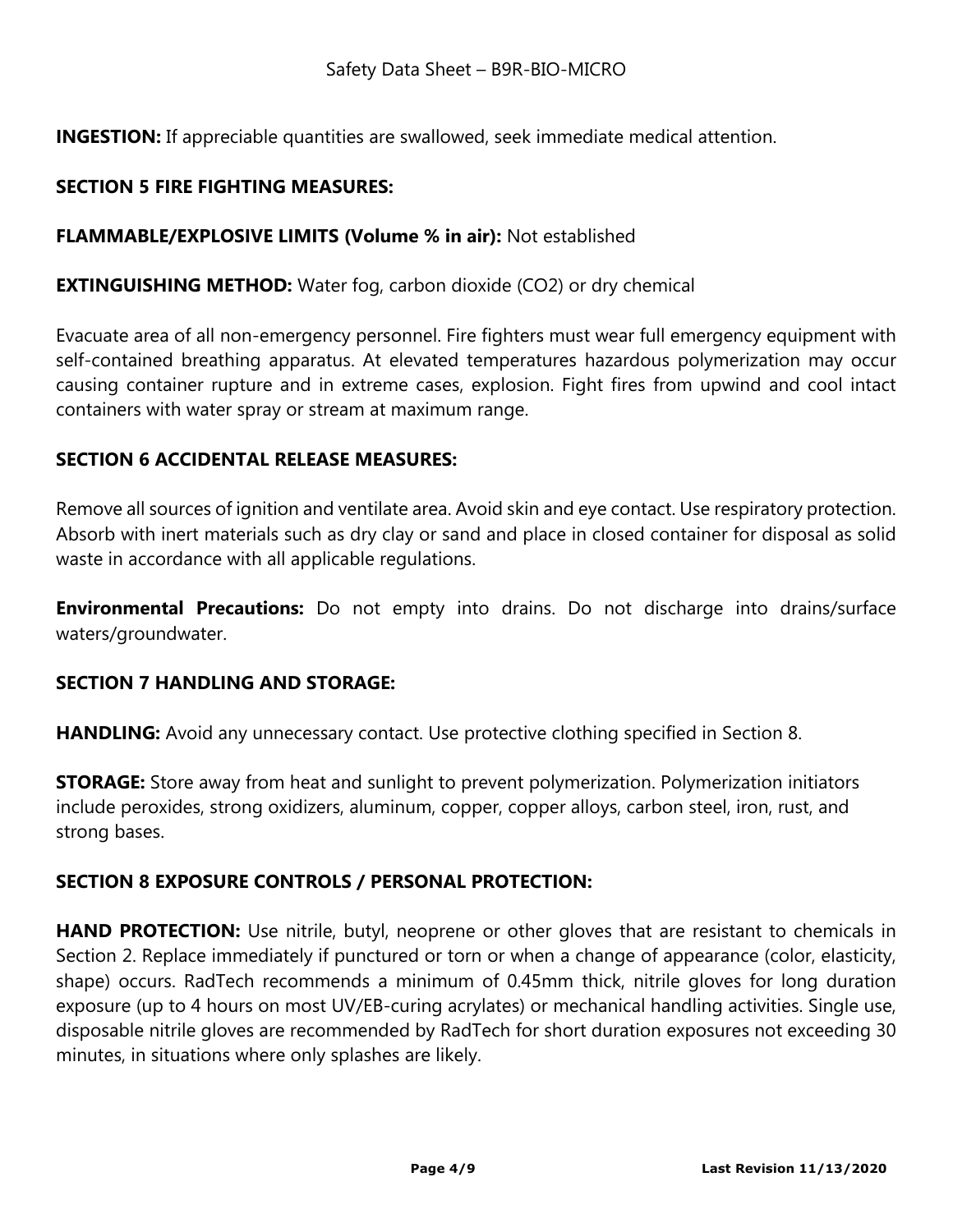**EYE PROTECTION:** Use splash-proof safety goggles, safety glasses, or face shields that are ANSI approved to prevent eye contact. Eyewash availability is also recommended.

**SKIN PROTECTION:** Protective or disposable outer clothing is recommended. Protective clothing must be cleaned thoroughly after each use.

**RESPIRATORY PROTECTION:** Use local exhaust to control vapors and mists. Use of NIOSH approved respirators for organic vapors, is recommended where TLV is exceeded.

## **SECTION 9 PHYSICAL AND CHEMICAL PROPERTIES:**

**APPEARANCE, PHYSICAL STATE AND ODOR:** Black Viscous Liquid, mild odor

| Viscosity: $600$ cps @77 F                        | <b>Density:</b> $9 - 9.5$ Lbs/Gallon  |
|---------------------------------------------------|---------------------------------------|
| <b>BOILING POINT (°F): Not available</b>          | <b>FREEZING POINT: Not available</b>  |
| <b>SPECIFIC GRAVITY: 1.06</b>                     | <b>EVAPORATION RATE: &lt;1</b>        |
| <b>VAPOR PRESSURE (mm Hg): &lt;0.1 mm Hg</b>      | <b>VAPOR DENSITY: Not established</b> |
| <b>SOLUBILITY IN WATER: Practically insoluble</b> | <b>VOC:</b> $< 0$ grams/liter         |
| <b>pH:</b> Not available                          | <b>Flash Point:</b> $> 200F$          |
| Auto-ignition Temperature: Not Established        |                                       |

## **SECTION 10 REACTIVITY / STABILITY HAZARD DATA:**

**STABILITY:** This material is stable under recommended storage and handling conditions. Refer to section 7.

**CONDITIONS TO AVOID:** Excessive heat, ignition sources, exposure to sunlight and contamination with dirt and other foreign materials.

**SUBSTANCES TO BE AVOIDED:** Polymerization initiators including peroxides, strong oxidizing agents, copper, copper alloys, carbon steel, iron, rust and strong bases

**INCOMPATIBILITY:** No data available

**HAZARDOUS DECOMPOSITION PRODUCTS:** Thermal oxidation or pyrolysis (as in fire) may yield carbon dioxide, carbon monoxide and volatile organic fragments which are flammable, irritating or toxic.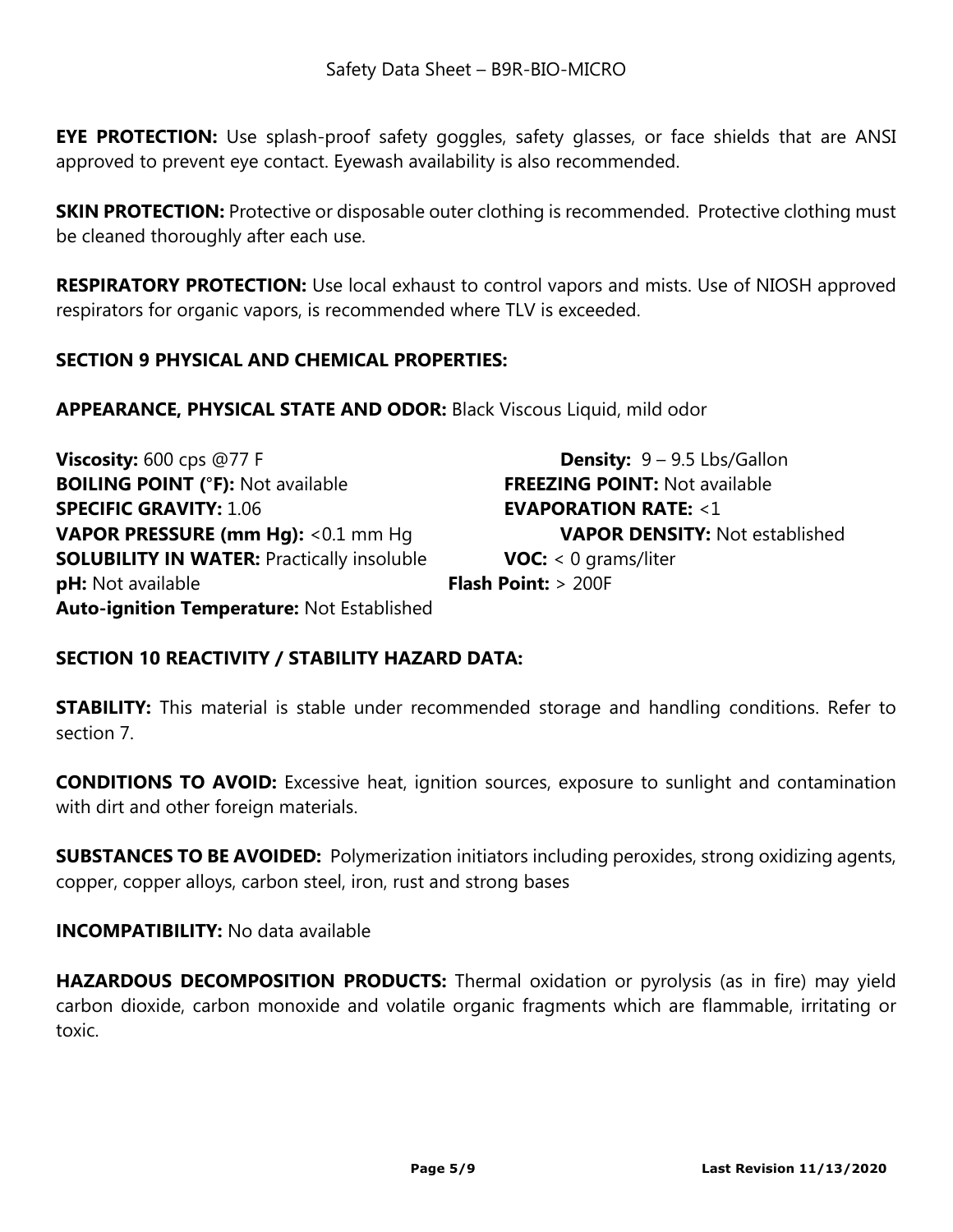**HAZARDOUS POLYMERIZATION:** Under certain conditions (excess temperatures and contamination) hazardous polymerization may occur. Avoid high temperature and contamination with foreign materials.

#### **SECTION 11 TOXICOLOGICAL INFORMATION:**

**TOXICOLOGICAL DATA:** Slightly toxic by ingestion. Prolonged or repeated exposure may result in sensitization.

**LD50 –** Not determined **LC50 –** Not determined

**REPRODUCTIVE TOXICITY:** Not determined **TERATOGENICITY:** Not determined **MUTAGENICITY:**  Not determined

**CARCINOGENICITY: IARC?** No **NTP?** No **OSHA?** No

#### **Components:**

Data from available scientific literature on the components of this material which have been identified as hazardous chemicals under the criteria of the OSHA Hazard Communications Standard (29 CFR 1910.1200) or the Canadian Hazardous Act are discussed below:

| Acute inhalation      | No data available |
|-----------------------|-------------------|
| toxicity              |                   |
| Acute dermal toxicity | No data available |
| <b>Skin</b>           | No data available |
| corrosion/irritation  |                   |
| Serious eye damage/   | No data available |
| Eye irritation        |                   |
| Respiratory or skin   | No data available |
| sensitisation         |                   |
| <b>Target Organ</b>   | No data available |
| Systemic Toxicant -   |                   |
| Repeated exposure     |                   |
| <b>Skin</b>           | No data available |
| corrosion/irritation  |                   |

#### **SECTION 12 ECOLOGICAL INFORMATION:**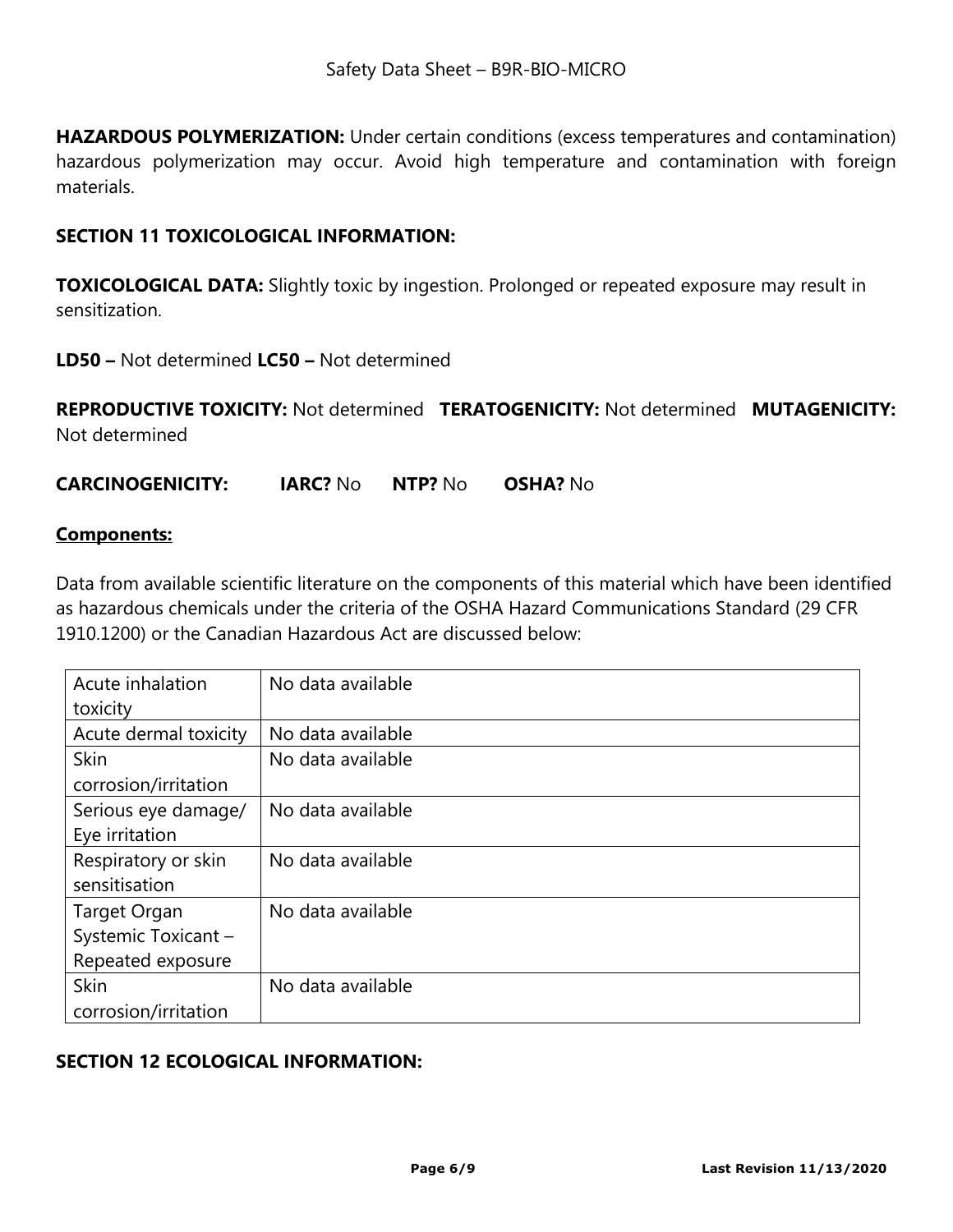No determination has been made on ecological impact. However, it is highly recommended to prevent contamination of the environment with this product, i.e. soil, landfills, drains, sewers, surface waters, etc.

## **SECTION 13 DISPOSAL CONSIDERATIONS:**

Dispose of this product in accordance with all applicable laws and regulations.

## **SECTION 14 TRANSPORTATION INFORMATION:**

Transport this product in accordance with all applicable laws and regulations. This product, as supplied, is not regulated nor classified as a hazardous material/dangerous good by United States Department of Transportation (DOT), the International Civil Aviation Organization (ICAO), the International Maritime Organization (IMO), the Canadian Transportation of Dangerous Goods Act (TDG), or the International Air Transport Association (IATA).

## **SECTION 15 REGULATORY INFORMATION:**

This Material Safety Data Sheet has been formatted to the best of our ability in accordance with American National Standards Institute (ANSI), European Communities (EC), and contains hazard criteria and all information required by the Canadian Controlled Products Regulation (CPR) in regard to this product.

#### **INTERNATIONAL REGULATIONS**

**Canadian Inventory Status:** All components of this product are currently listed on the Canadian Domestic Substance List (DSL) or the Canadian Non-Domestic Substance List NDSL.

**European Inventory Status:** All components of this product are listed on the European Inventory of Existing Commercial Substances (EINICS) or the European List of Notified Chemical Substances (ELINCS). This product is classified and labeled in accordance with EC directives.

## **U.S. FEDERAL REGULATIONS**

**California Proposition 65 Right-To-Know (RTK):** This product does not knowingly contain substance (s) known to the state of California to cause cancer and/or reproductive toxicity.

**Clean Air Act- Hazardous Air Pollutants (HAP):** This product and its components do not contain any Hazardous Air Pollutants.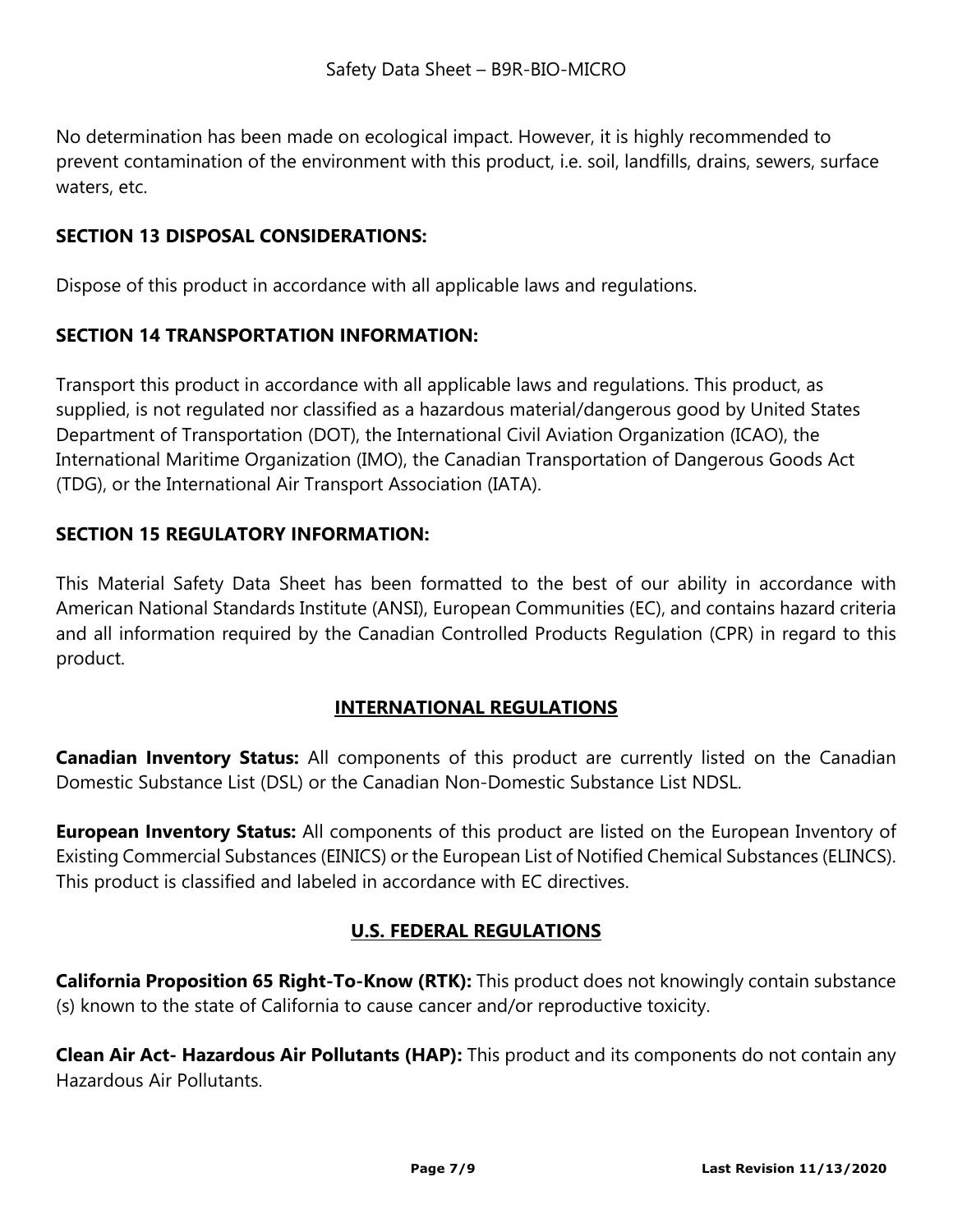**Clean Air Act – Ozone Depleting Substances (ODS):** This product and its components do not contain Ozone Depleting Substances.

**Clean Water Act – Priority Pollutants (PP):** This product and its components do not contain Priority Pollutants.

**Clean Air Act-** Hazardous Air Pollutants (HAP): This product and its components do not contain any Hazardous Air Pollutants.

**Clean Air Act –** Ozone Depleting Substances (ODS): This product and its components do not contain Ozone Depleting Substances.

**Clean Water Act – Priority Pollutants (PP):** This product and its components do not contain Priority **Pollutants** 

**Coalition of Northeastern Governors (CONEG):** This product meets the requirements of CONEG pertaining to heavy metals total content of no more than 100 PPM. No heavy metals are added as a part of the formulation, but raw materials may contain residual parts per million as naturally occurring elements.

**Food and Drug Administration (FDA) Food Packaging Status:** This product has not been cleared by the FDA for use in food packaging and/or other applications as an indirect food additive.

**Occupational Safety and Health Act (OSHA):** Refer to Section 11 for OSHA hazardous classification of components.

**Resource Conservation and Recovery Act (RCRA):** This product is not regulated as a hazardous substance under 40 CFR 261.

**SARA Title III Section 302 – Extremely Hazardous Substances (EHS):** This product is not regulated as an EHS.

**SARA Title III Section 304 – CERCLA:** This product is not regulated for emergency release notification.

**SARA Title III Section 311/312 – Hazard Communication Standard (HCS):** Some components of this product are classified under SARA Title III Section 311/312 as an immediate (acute) hazard and a reactive hazard.

**SARA Title III Section 313 – Toxic Chemical List (TCL):** This product and its components are not listed under the Toxic Chemical Release Reporting requirements.